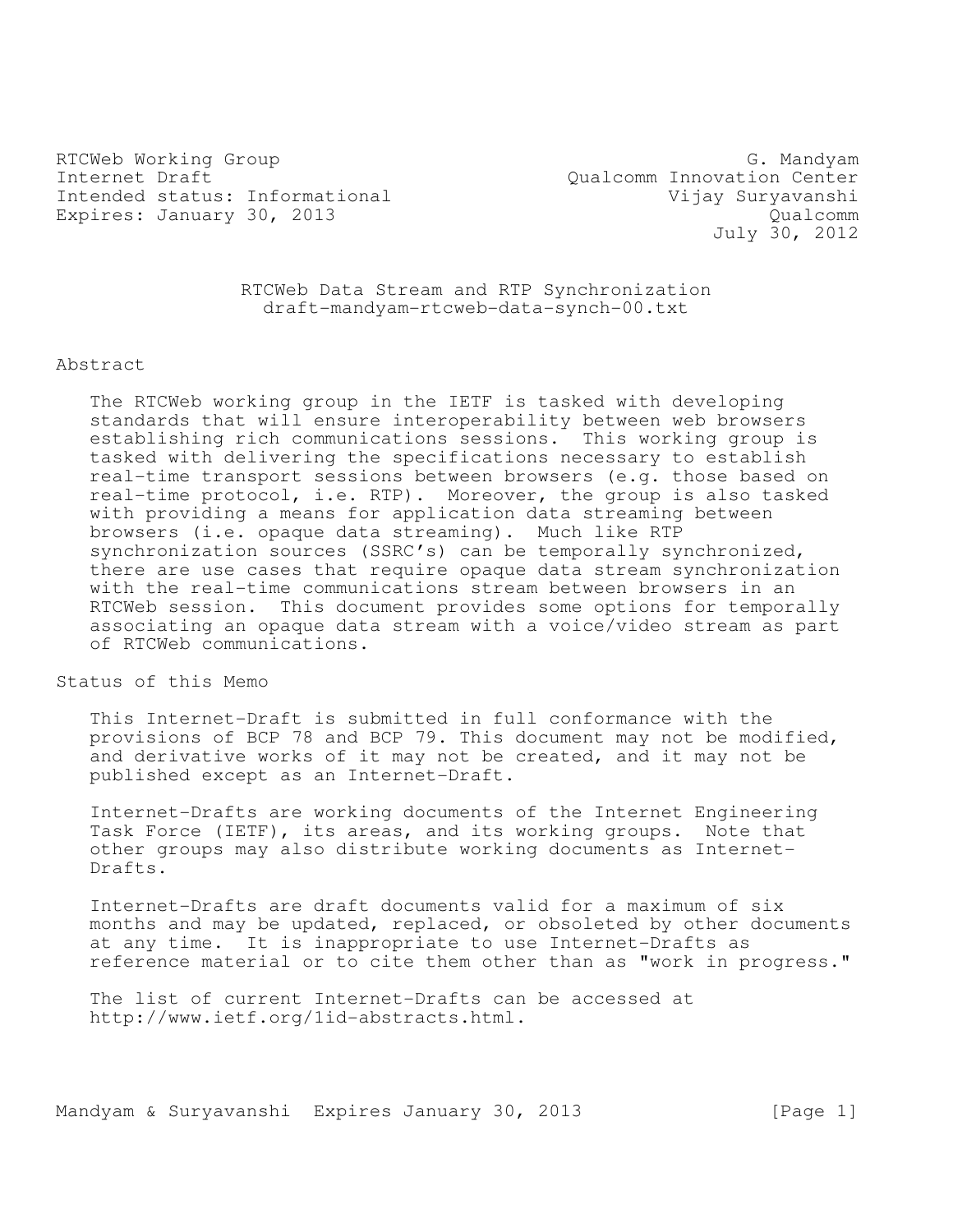The list of Internet-Draft Shadow Directories can be accessed at http://www.ietf.org/shadow.html.

This Internet-Draft will expire on January 30, 2013.

Copyright Notice

Copyright (c) 2012 IETF Trust and the persons identified as the document authors. All rights reserved.

This document is subject to BCP 78 and the IETF Trust's Legal Provisions Relating to IETF Documents (http://trustee.ietf.org/license-info) in effect on the date of publication of this document. Please review these documents carefully, as they describe your rights and restrictions with respect to this document. Code Components extracted from this document must include Simplified BSD License text as described in Section 4.e of the Trust Legal Provisions and are provided without warranty as described in the Simplified BSD License.

Table of Contents

| 2.1. SCTP Multi-Channel Impacts4                          |  |
|-----------------------------------------------------------|--|
| 3. Opaque Data Synchronization and In-band RTP Signaling5 |  |
|                                                           |  |
|                                                           |  |
|                                                           |  |
|                                                           |  |
|                                                           |  |
|                                                           |  |
|                                                           |  |

# 1. Introduction

The RTCWeb effort seeks to define the necessary interoperability specifications required for real-time peer-to-peer communications sessions between browsers. These communications sessions normally involve multimedia data transmission (audio, video, or both). However, RTCWeb will also include the ability for web applications to initiate data streaming sessions between browsers.

Mandyam & Suryavanshi Expires January 30, 2013 [Page 2]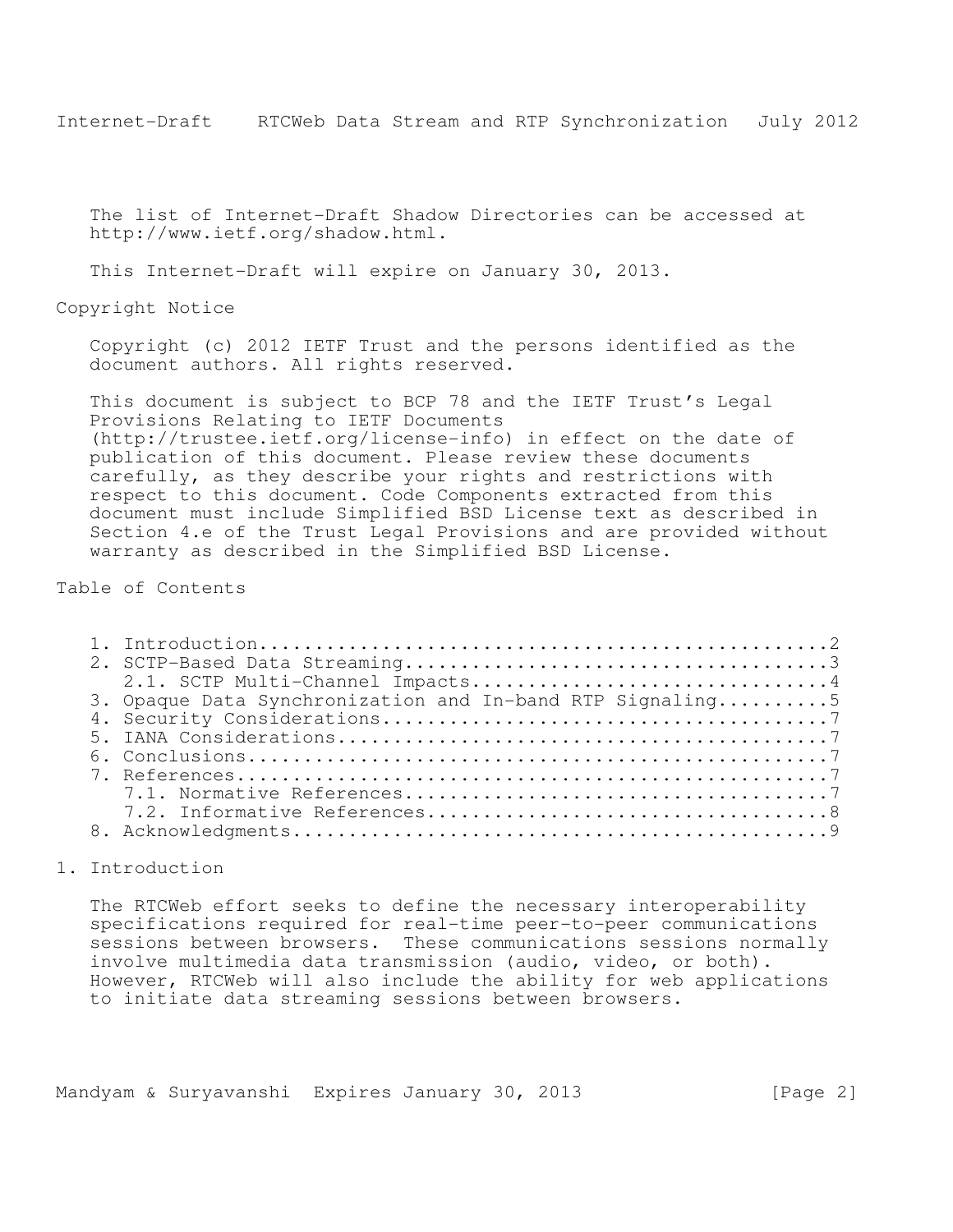One of the recommended transports for audio or video in RTCWeb sessions is real-time protocol (RTP) [I-D.-rtcweb-rtp-usage]. An RCTWeb session can include one or more RTP streams, each stream identified by an SSRC (synchronization source) included in the RTP frame header.

There has been some concern about whether existing mechanisms in RTP standards allow an RTP session endpoint to be able to render multiple SSRC's in a time-synchronized manner [I-D.-draftalvestrand-rtcweb-msid]. As a result, several mechanisms have been proposed that would allow an RTCWeb endpoint to definitively determine which SSRC's are temporally synchronized and must be rendered as such.

Assuming the problem of associating temporally-synchronized SSRC's will be solved by one of the proposed mechanisms, there still can be cases where an SSRC may have a temporal relationship with application-generated data that would also be streamed as part of the RTCWeb session. An example is video overlay based on web touch events during a video telephony session. In this case, a web application detects an animation over the video preview window (based on the end user drawing an image using the device touch surface), and is required to send such information to the RTCWeb endpoint so that the animation can be rendered.

This document discusses three approaches to synchronization of data streams, along with associated recommendations.

## 2. SCTP-Based Data Streaming

[I-D.-jesup-rtcweb-data-protocol] describes an approach that could be adopted in RTCWeb for data streaming, leveraging the Stream Control Transmission Protocol (SCTP), and [I-D.ietf-mmusic-sctp-sdp] provides the necessary extensions to Session Description Protocol (DSP) to describe an SCTP stream. SDP is the mechanism by which multimedia sessions are described RTCWeb, usually as part of the invite or call announce.

The m-line in the SDP message (as per [I-D.ietf-mmusic-sctp-sdp]) should include sufficient information to describe the SCTP session (e.g. plain SCTP, SCTP over DTLS, etc.). For example, an SDP message from an offerer at address xxx.xx.xx.xx using port yyyyy for SCTP communication, then a possible SDP offer would include

m=application yyyyy SCTP \*

Mandyam & Suryavanshi Expires January 30, 2013 [Page 3]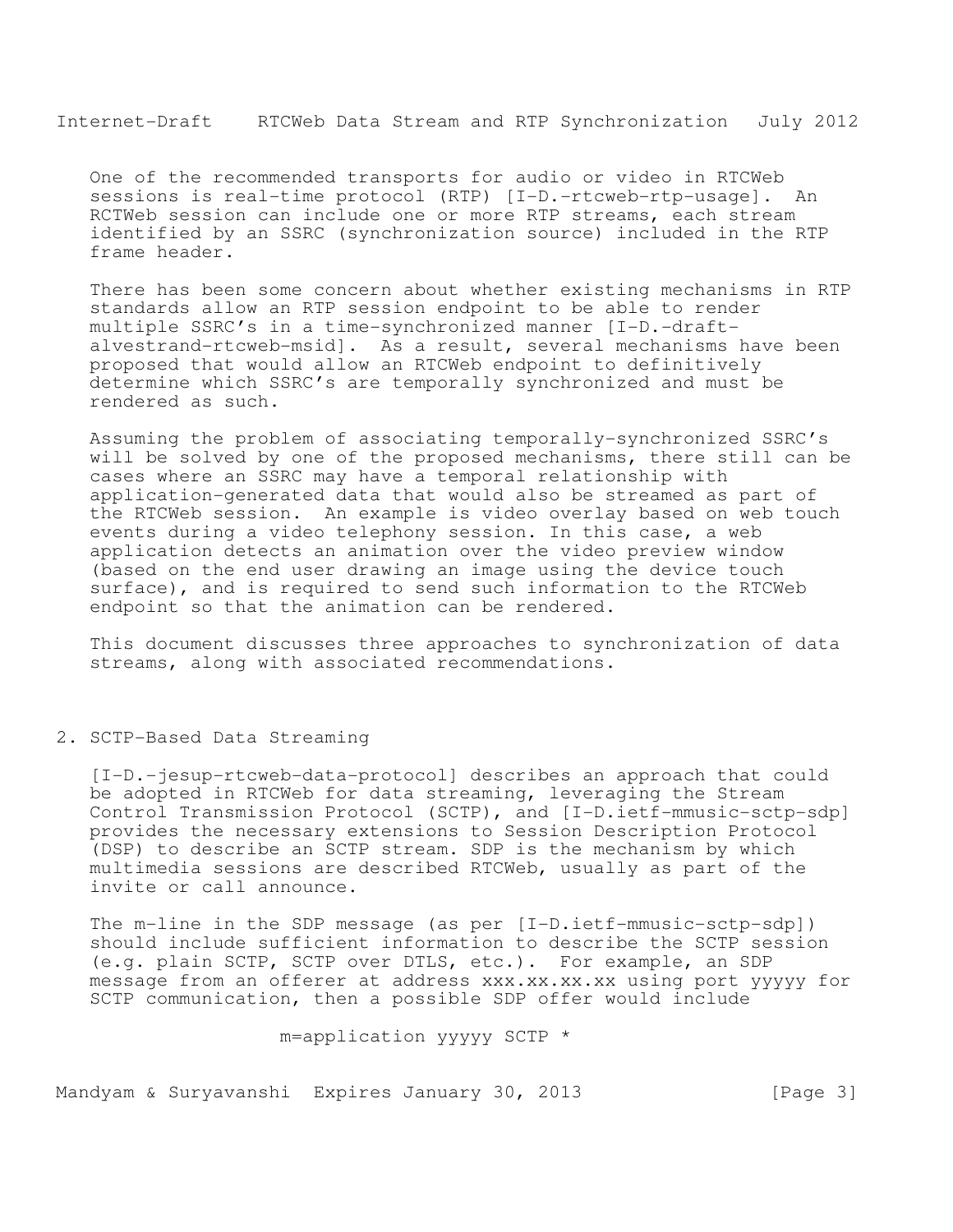c=IN IP4 xxx.xx.xx.xx

If there is an additional RTP-based media source sent by the offerer that needs synchronization with the SCTP stream, the ideal case would be to leverage existing SDP grouping mechanisms. The mid attribute of RFC 5888 could potentially be leveraged:

> c=IN IP4 xxx.xx.xx.xx a=group:LS 1 2 m=application yyyyy SCTP \* a=mid:1 m=video zzzzz RTP/AVP a=mid:2

There are some issues with this approach, as highlighted in  $[I-D,-]$ draft-alvestrand-rtcweb-msid] (e.g. multiple SSRC's in each RTP stream). Nevertheless, SDP grouping can provide a sufficient solution to synchronizing the SCTP stream to an RTP stream as long as there is one SSRC per RTP stream. SDP grouping should also be applicable in the case where multiple SSRC's are part of the offer and are associated with a canonical name (CNAME), using the attribute quidelines of RFC 5576 (e.g. "a=ssrc: <ssrc-id> cname:<cname>" along with "a=mid:...").

2.1. SCTP Multi-Channel Impacts

[I-D.-jesup-rtcweb-data-protocol] provides an SCTP-encapsulated control protocol for the RTCWeb data channel that takes advantage of the multistreaming capabilities of SCTP. SCTP allows for individual stream identifiers and associated sequence numbers for any given data chunk. This allows for flow control on individual streams within an SCTP session. Streams are also further identified by a label attribute as defined in [I-D.-jesup-rtcweb-data-protocol] as part of the logical channel request. Since the streams are dynamic, to associate an SCTP stream at any given instant in time with an RTP session is not straightforward. In addition, SCTP can be multihomed, i.e. endpoints can be associated with more than one IP address. Some of the current unresolved issues are:

- a. Should the SDP attribute describing the data channel stream be based on logical channel label or SCTP stream ID?
- b. What is the required receiver behavior if the data channel stream identifier provided in the SDP offer does not match with information sent in-band? Note that a comparable issue also exists for RTP streams using CNAME and SSRC.

Mandyam & Suryavanshi Expires January 30, 2013 [Page 4]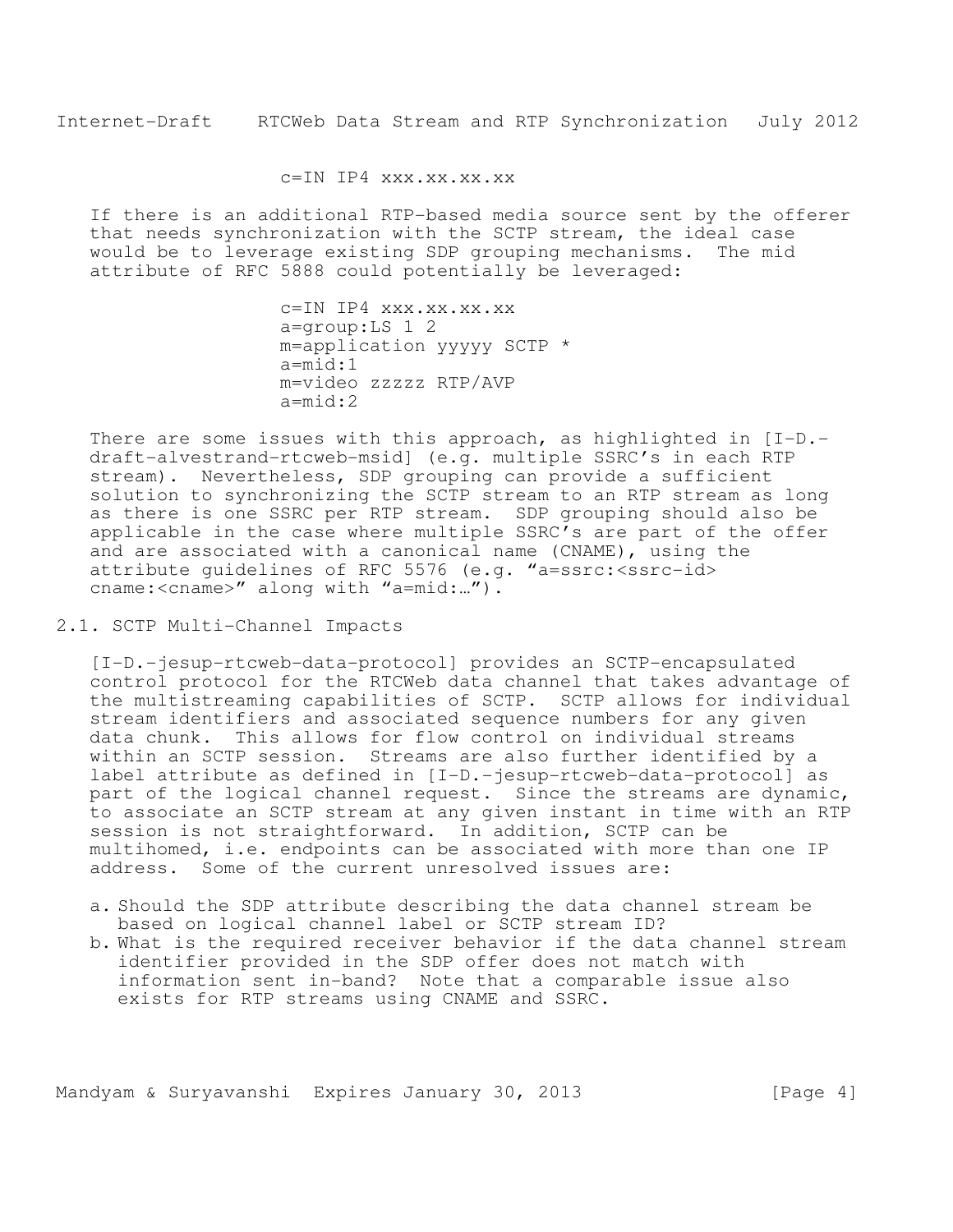In order to address these issues in a simpler manner, the following guideline is proposed for RTCWeb: the SDP grouping mechanism should not address individual streams within an SCTP session. In other words, once a temporal relationship is established between an RTP stream and an SCTP session, that relationship will apply to all streams in the SCTP session.

3. Opaque Data Synchronization and In-band RTP Signaling

Web application generated data may have a temporal relationship with an RTP-based media stream, but if is relatively infrequent and therefore requires much less throughput than the media stream itself it could make more sense to multiplex the application-specific data into the RTP stream. Sec. 5.3.1 of RFC 3550 describes the RFC Header Extension mechanism, by which an application-specific payload can be inserted into an existing RTP stream without affecting the media flow.

In the RTP header, and extension bit X can be set. This indicates the existence of an extension header.

 0 1 2 3 4 5 6 7 8 9 0 1 2 3 4 5 6 7 8 9 0 1 2 3 4 5 6 7 8 9 0 1 +-+-+-+-+-+-+-+-+-+-+-+-+-+-+-+-+-+-+-+-+-+-+-+-+-+-+-+-+-+-+-+-+ | defined by profile | length | length | length | length | length | length | length | length | length | length | length | length | length | length | length | length | length | length | length | length | length | length | l +-+-+-+-+-+-+-+-+-+-+-+-+-+-+-+-+-+-+-+-+-+-+-+-+-+-+-+-+-+-+-+-+ | header extension | | ... | ... | ... | ... | ... | ... | ... | ... | ... | ... | ... | ... | ... | ... | ... | ... | ... | ... | .

### Figure 1 : RTP Extension Header

Referring to Figure 1, the value of 16-bit profile field in the extension header is implementation specific. This field could be used in place of the channel label in the SCTP-based data channel. Otherwise, this field can be ignored by the receiver.

The signaling of the use of an extension header as the means of opaque data transfer could be agreed upon by the two RTCWeb endpoints by means of an offer/answer protocol like SDP. The outof-band signaling channel can be used to indicate to the receiver to create a data channel based on the RTP extension header. RFC 5576 can also be leveraged in this case using a new source-specific attribute 'data':

Mandyam & Suryavanshi Expires January 30, 2013 [Page 5]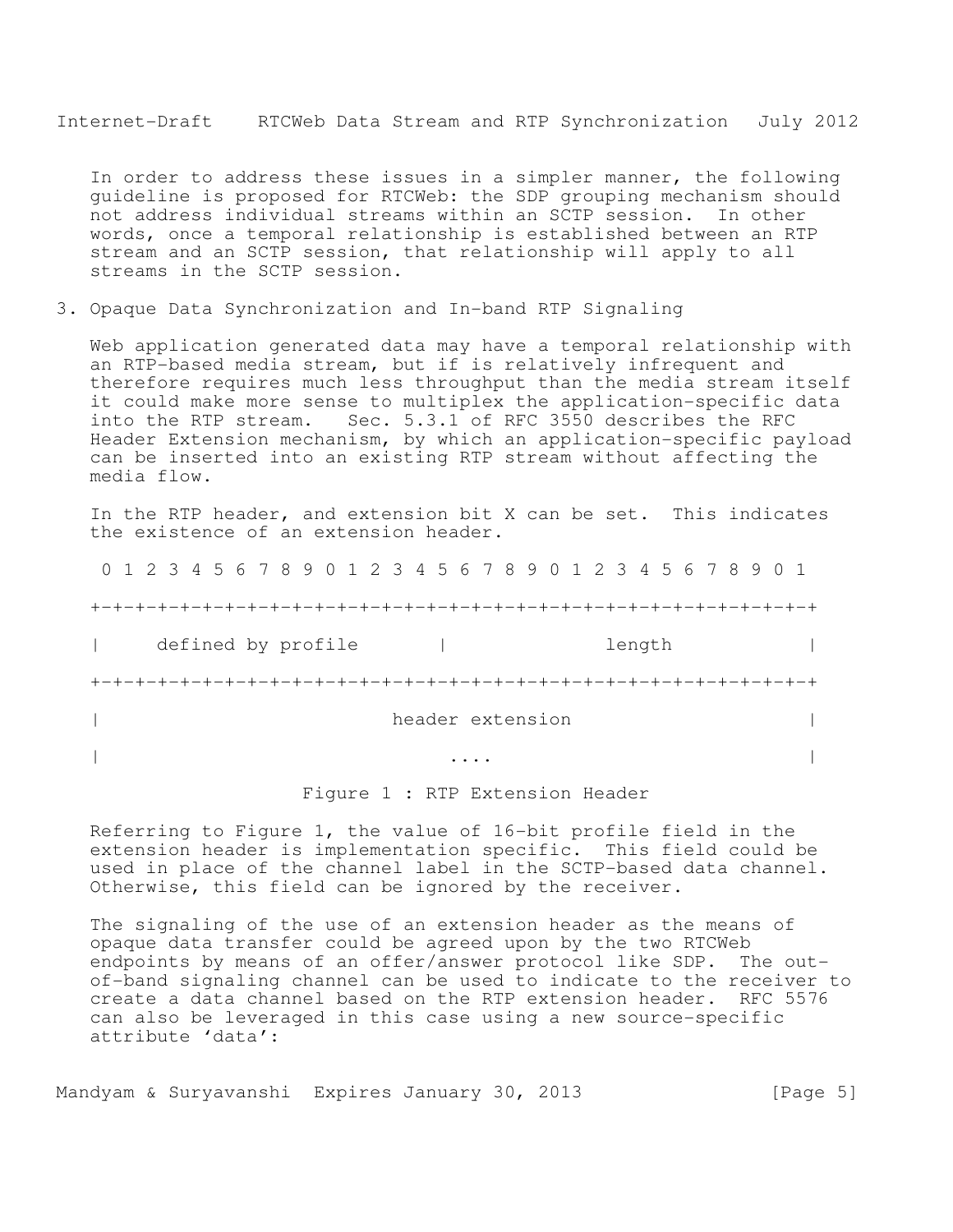a=ssrc:<ssrc-id> data

The SDP exchange is not strictly required, however. This is because the SSRC of the RTP stream has already been negotiated, and the extension header is in fact really part of the RTP media stream data.

Ideally, a message-based Data Channel API from the WebRTC specification (see [W3C.WD-webrtc-20120530]) would be leveraged by the web application in such a way that the underlying user agent would multiplex application data onto an existing RTP stream using the RTP extension header. Borrowing from the JSEP messaging flow [I-D.-rtcweb-jsep], the PeerConnection setup will proceed as normal from the offerer perspective:

OffererJS->OffererUA: var pc = new PeerConnection(config, null); OffererJS->OffererUA: pc.onicecandidate = onIceCandidate; OffererJS->OffererUA: pc.addStream(stream); OffererJS->OffererUA: var offer = pc.createOffer(null); OffererJS->OffererUA: pc.setLocalDescription("offer", offer);

… Answerer creates PeerConnection and sends answer

AnswererUA->OffererUA: <media> // Send opaque data from Offerer to Answerer

OffererJS->OffererUA: var chan = pc.createDataChannel(10); // Numeric label means opaque data to be sent with extension header

OffererJS->OffererUA: chan.send("Some Payload"); AnswererUA->OffererUA: <media> with extension header

AnswererUA->AnswererJS: pc.ondatachannel = function({…}); // Answerer creates DataChannel listener on existing PeerConnection based upon firing of onDataChannel event

OffererUA->OffererJS: datachannellistener.onmessage({});

Note that in the approach above, the creation of a data channel with a numeric label is what triggers the OffererUA to use the extension header. The numeric label can be directly sent as part of the profile field in the extension header (provided that the numeric label does not exceed 16 bits) The initial receipt of RTP data with an extension header triggers the onDataChannel event to fire from the AnswererUA.

Mandyam & Suryavanshi Expires January 30, 2013 [Page 6]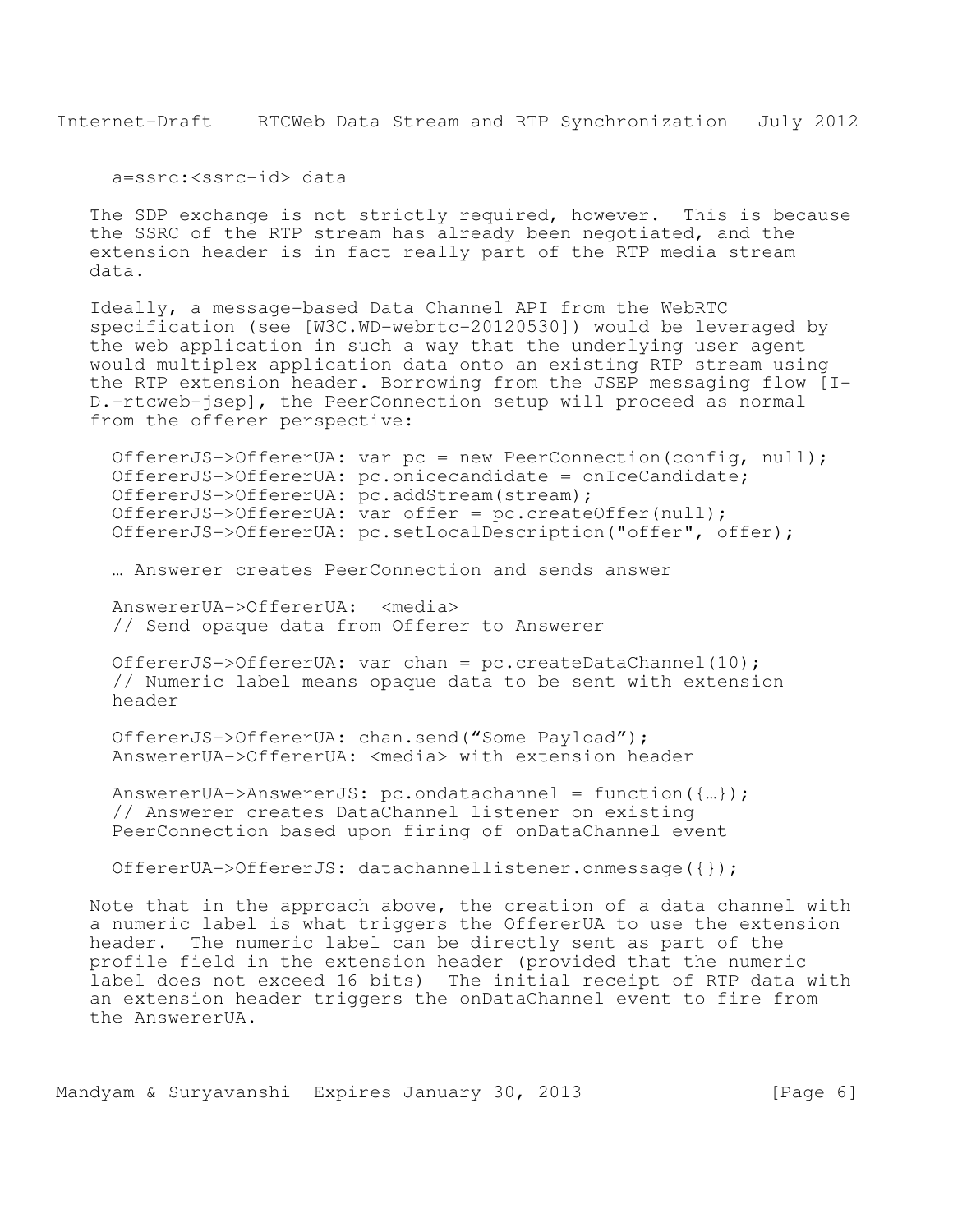3.1. Other Uses of the RTP Extension Header

Section 5.2 of [I-D.-rtcweb-rtp-usage] clearly discusses (but does not call for requiring) additional uses of the RTP extension header. These uses include a rapid synchronization feature (which allows timing metadata to be inserted into the RTP stream), client-to-mixer audio level, and mixer-to-client audio level. The profile space that may be consumed by these uses of the header extension can be avoided for RTCWeb logical data channels that also use the header extension.

4. Security Considerations

TBD.

5. IANA Considerations

TBD.

6. Conclusions

The ability to send and receive opaque data streams that are syncronized to existing RTP media sessions will greatly enhance RTCWeb. It will open up a several new possibilities for user interactions around telephony sessions (video or voice). The existing specifications in both the W3C and IETF do not address how such a feature would be implemented. This document provided two methods for achieving this feature that leveraged as much as possible the specifications currently under consideration in RTCWeb and the W3C.

- 7. References
- 7.1. Normative References
	- [RFC2119] Bradner, S., "Key words for use in RFCs to Indicate Requirement Levels", BCP 14, RFC 2119, March 1997.
	- [RFC2234] Crocker, D. and Overell, P.(Editors), "Augmented BNF for Syntax Specifications: ABNF", RFC 2234, Internet Mail Consortium and Demon Internet Ltd., November 1997.
	- [RFC4566] Handley, M., Jacobson, V., and C. Perkins, "SDP: Session Description Protocol", RFC 4566, July 2006.

Mandyam & Suryavanshi Expires January 30, 2013 [Page 7]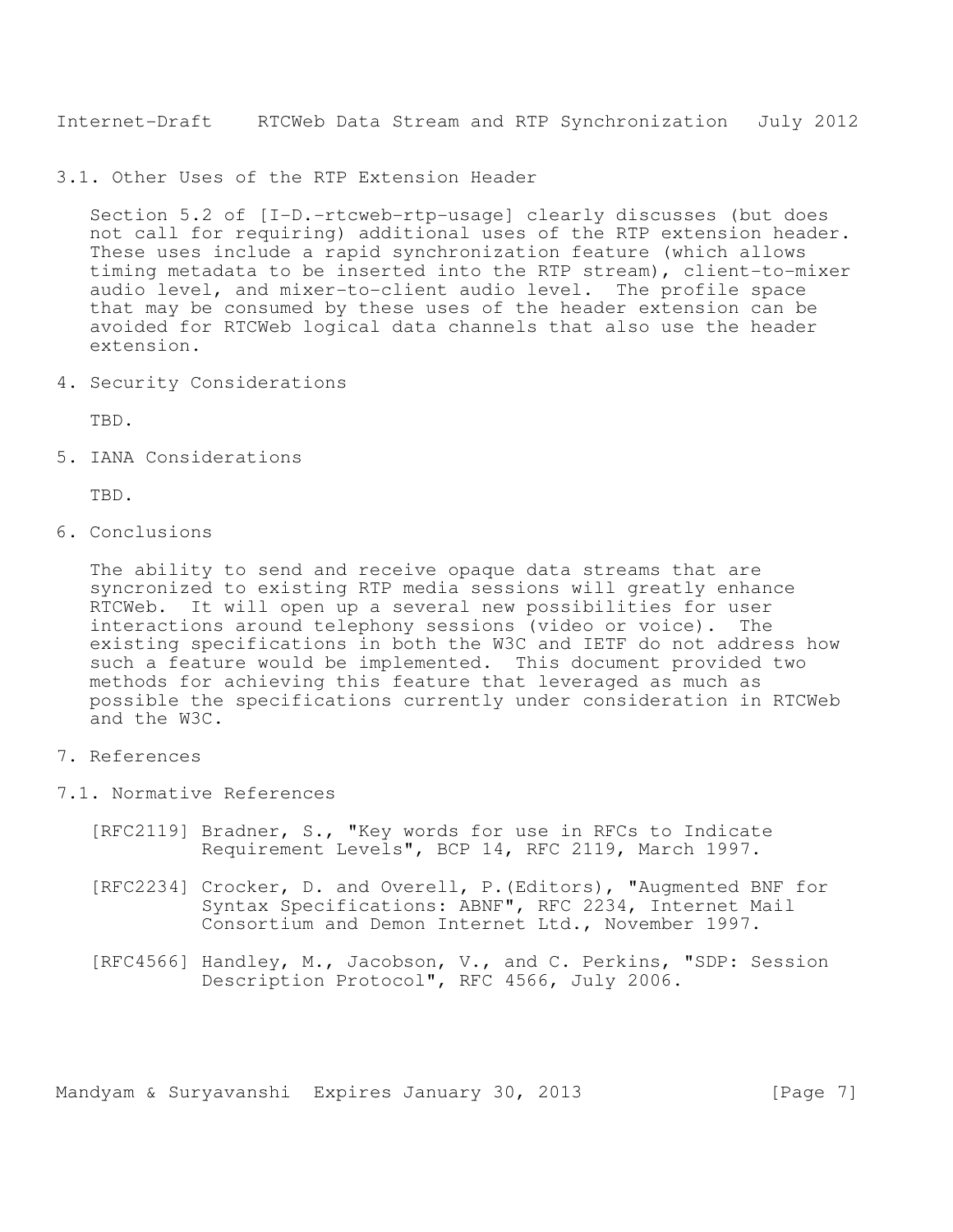- [RFC5576] Lennox, J., Ott, J., and T. Schierl, "Source-Specific Media Attributes in the Session Description Protocol (SDP)", RFC 5576, June 2009.
- [RFC5888] Camarillo, G. and H. Schulzrinne, "The Session DescriptionProtocol (SDP) Grouping Framework", RFC 5888, June 2010.
- [RFC6222] Begen, A.,Perkins, C. and D. Wing, "Guidelines for Choosing RTP Control Protocol (RTCP) Canonical Names", RFC 6222, April 2011.
- [RFC5576] Lennox, J., Ott, J., and T. Schierl, "Source-Specific Media Attributes in the Session Description Protocol (SDP)", RFC 5576, June 2009.
- [RFC3550] Schulzrinne, H., Casner, S., Frederick, R., and V. Jacobson, "RTP: A Transport Protocol for Real Time Communications", RFC 3550, July 2003.
- [I-D.-rtcweb-rtp-usage] Perkins, C., Westerlund, M. and J. Ott, "Web Real-Time Communication (WebRTC): Media Transport and Use of RTP", draft-ietf-rtcweb-rtp-usage-03, June 2012.
- [W3C.WD-webrtc-20120530] Bergkvist, A., Burnett, D., Narayanan, A., and C. Jennings, "WebRTC 1.0: Real-time Communication Between Browsers", World Wide Web Consortium WD WD-webrtc-20120209, Editor's Draft, 30 May 2012.
- [I-D.-rtcweb-jsep] Uberti, J. and C. Jennings, "Javascript Session Establishment Protocol", draft-ietf-rtcweb-jsep-01, June 2012.

#### 7.2. Informative References

- [I-D.-jesup-rtcweb-data-protocol] Jesup, R., Loreto, S. and M. Tuexen, "WebRTC Data Channel Protocol", draft-jesuprtcweb-data-protocol-01, June 2012.
- [I-D.-draft-alvestrand-rtcweb-msid] Alverstand, H., "Cross Session Stream Identification in the Session Description Protocol", draft-alvestrand-rtcweb-msid-02, May 2012.

Mandyam & Suryavanshi Expires January 30, 2013 [Page 8]